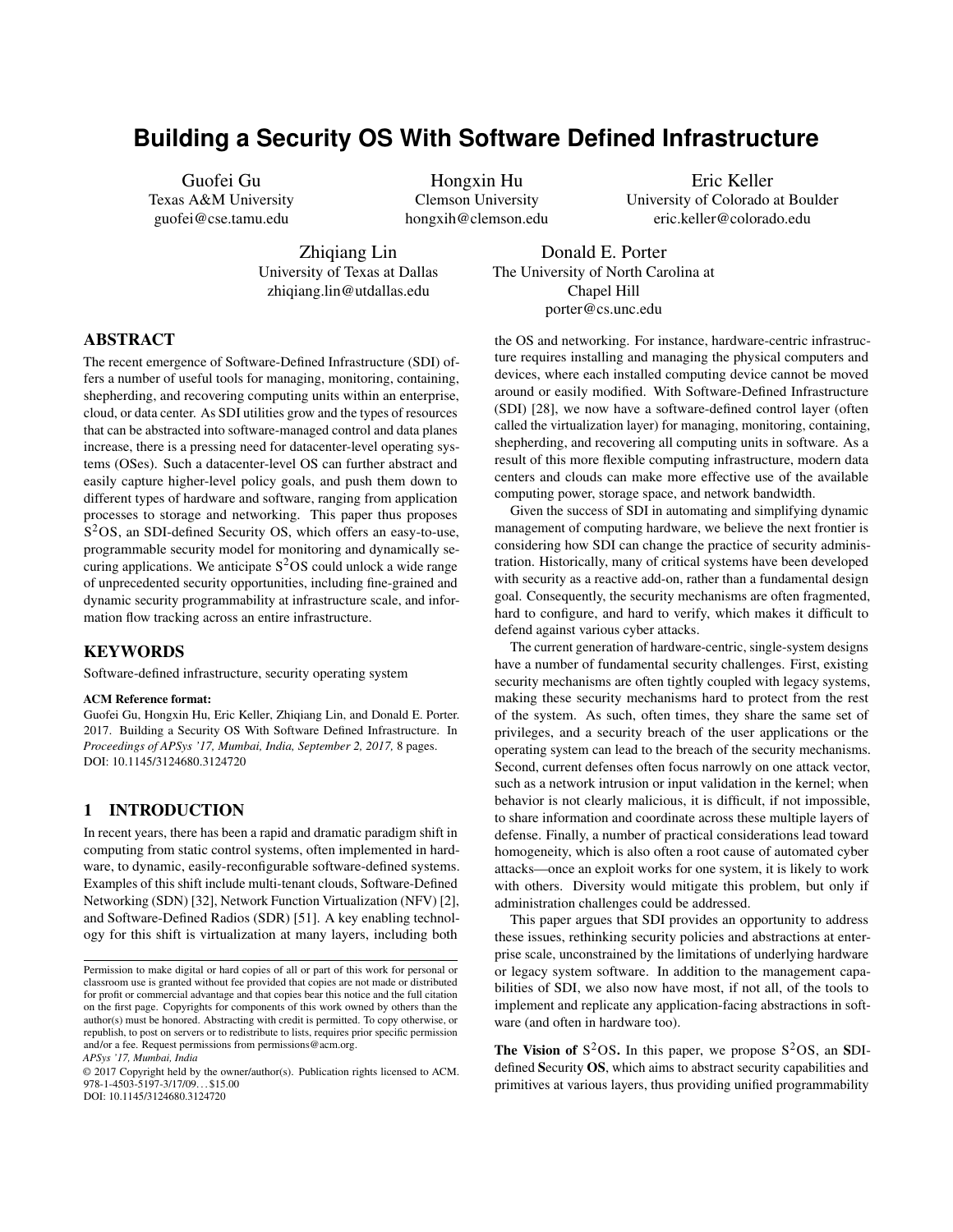APSys '17, September 2, 2017, Mumbai, India Guida Guida Guida Guida Guida Guida Guida Guida Guida Guida Guida Guida Guida Guida Guida Guida Guida Guida Guida Guida Guida Guida Guida Guida Guida Guida Guida Guida Guida Guid

and controllability so that any security policy or procedure can be easily and dynamically programmed at infrastructure scale. S<sup>2</sup>OS is designed with the following security capabilities in mind:

- *Strong Isolation*. With virtualization of both the OS itself and networking, security mechanisms can be deployed at a new, universal control layer. Within the host, since the guest OS runs on a separate level above the hypervisor, there is a world switch whenever control passes between the two. The hypervisor thus provides strong isolation between the security mechanism and the attacks present in the guest OS. Similarly, the network control plane is separated from the data plane.
- *Full Automation*. When an intrusion is detected, current practice is often to have a human administrator in the loop, or may rely on mechanisms in the system that are vulnerable to subsequent attacks. By moving security mechanisms into the virtualization layer, we can program automated counter-measures in advance, which execute at a plane below the attacked, external-facing software. More importantly, we can automate and coordinate both host-level and network-level security mechanisms to maximize the coverage and accuracy of defense.
- *Complete Visibility*. The S <sup>2</sup>OS control plane is designed to give full visibility into the entire infrastructure, including the memory, networking, and file system state of each running application in the system.
- *High Flexibility*. In S <sup>2</sup>OS, virtual hardware in hosts or networks can be quickly altered, reconfigured, replicated, and rolled back for any security purposes. At the application layer of  $S<sup>2</sup>OS$ , infrastructure managers can easily and flexibly program fine-grained, dynamic security control policies.
- *Trustworthiness*. There is a lack of mutual attestation in existing platforms.  $S^2OS$  exports trust measurement as a first-class system primitive between software and the underlying hosting platforms, and provide mutual attestation between a virtual platform and application software.
- *Maneuvering and Diversity*. With a layer below the OS and a control over various networking and software stacks, we can now maneuver a computing unit across the entire infrastructure using a moving target defense. We can also offer diversified environments from the lower layer to the networking, OS, and applications.

Similar to how traditional operating systems manage various hardware resources for user applications,  $S<sup>2</sup>OS$  abstracts the control layer of SDI and provides APIs for programmable security across an entire infrastructure. More specifically,  $S^2OS$  will be the first unified framework to provide security control over various enterprise, cloud, data-center computing and network units, including fine-grained application process executions (e.g., through control agents at hypervisor, container, or library OS), and application-aware network flows (e.g., through control agents at extended Open vSwitch software).

The "killer application" for  $S^2OS$  is to unlock a range of unprecedented security use cases, including fine-grained dynamic security programmability of entire infrastructures, information flow tracking across an entire infrastructure, and easily translating simple, global security goals onto local OS and network policy decisions. Leveraging infrastructure-wide security control abstractions provided by S <sup>2</sup>OS, new security applications can be easily composed to provide

<span id="page-1-0"></span>

Figure 1:  $\mathrm{S}^2\mathrm{OS}$  overview.

automatic, dynamic, host-networking coordinated, and intelligent defense.

### 2 OVERVIEW

The goal of  $S<sup>2</sup>OS$  is to extend SDI into a comprehensive security architecture. Given the complexity of providing the programmable security across the entire SDI,  $S<sup>2</sup>OS$  follows a layered design ap-proach [\[13\]](#page-7-4). As shown in [Figure 1,](#page-1-0)  $S<sup>2</sup>OS$  contains three layers from bottom to top: *infrastructure layer*, *controller layer*, and *application layer*. Each layer implements abstractions and interfaces for the next layer up, and uses the interfaces of the layer below to perform its own functions.

The *infrastructure layer* is similar to hardware resources and drivers in a traditional OS. The S <sup>2</sup>OS *infrastructure layer* consists of control agents in various computing and networking units in the infrastructure. We integrate control agents into hypervisors and container engines to provide control over virtual machines and containers or library OSes, respectively. More specifically, We extend the OpenFlow Extension Framework (OFX) [\[47\]](#page-7-5) to enable OpenFlow network devices with custom functions. We also extend Open vSwitch (OVS) to design the control agents for regular hosts and mobile devices with application and context awareness.

The *controller layer* is a core layer in S <sup>2</sup>OS that enables programming the underlying infrastructure for security applications and services. The controller layer abstracts the entire infrastructure into a logical entity. The controller layer also provides a set of security capability abstractions, such as isolation, trust management, risk management, information flow tracking, monitoring, checkpoint/restore/migration, and auditing/logging, which make it possible to implement more generic security services, and all forms of security policy management to meet security objectives. For example,  $S<sup>2</sup>OS$  makes it easy to define and enforce consistent security policies across both hosts and networks on the entire infrastructure.

S<sup>2</sup>OS further abstracts security capabilities as microservices [\[15\]](#page-7-6), which are *sharable*, *reusable*, *customizable* and *scalable*, and can be automatically provisioned and dynamically migrated based on real-time security requirements. Based on composable security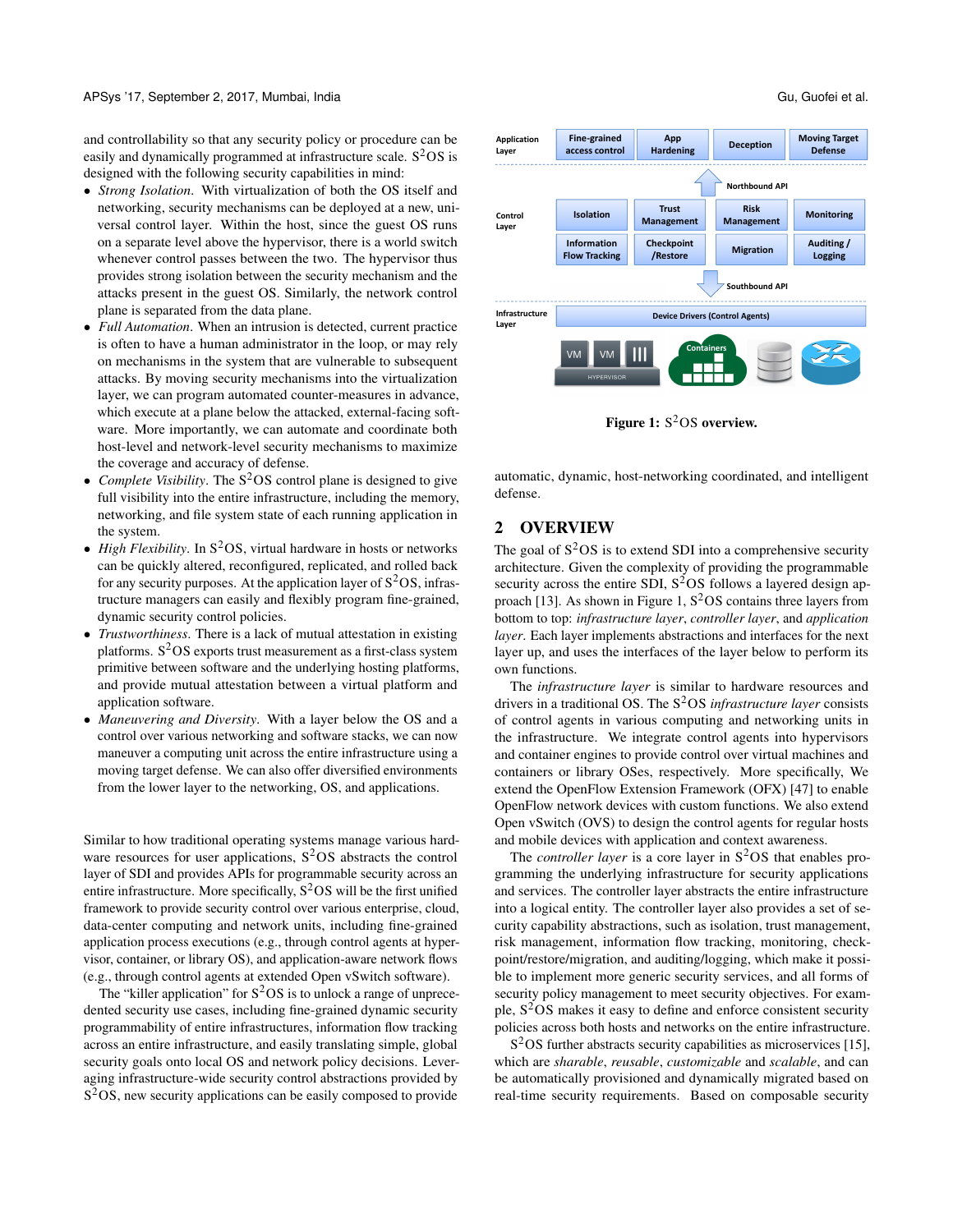Building a Security OS With Software Defined Infrastructure **APSys 17, September 2, 2017**, Mumbai, India

microservices, security applications are implemented as software instance that can be quickly instantiated and elastically scaled to deal with attack traffic variations toward flexible and on-demand placement of security functions.

In the *application layer*, S <sup>2</sup>OS provides a scripting language to facilitate developing new security applications. Similar to a Unixstyle pipeline, application layer scripts implement global policies using specific capabilities provided by the controller layer. Using a FRESCO-like [\[44\]](#page-7-7) script interface to compose underlying modules, we envision that a variety of novel infrastructure-wide programmable security applications/services, such as fine-grained access control, app hardening, deception, and moving target defense, can be created on top of  $S^2OS$ .

In summary,  $S<sup>2</sup>OS$  makes it possible to program security in the entire infrastructure through intelligent orchestration and dynamic provisioning of security services. S<sup>2</sup>OS provides APIs to promote programming security applications and services with composable microservices, on-demand resource allocation, and self-service provisioning Thus, security applications and services can operate on an abstraction of the entire infrastructure, leveraging security services and capabilities without being tied to specific system implementations.

## 3 S <sup>2</sup>OS DESIGN

This section describes each layer of the  $S<sup>2</sup>OS$  design, and how these layers abstract different levels of policy concerns, ultimately building programming abstractions for datacenter-scale policies.

#### 3.1 Infrastructure Layer

The infrastructure layer serves to virtualize low-level data center components: namely the *host* and *networking*. The goal of the infrastructure layer is to create common abstractions of heterogeneous infrastructure, to then be used as building blocks for larger-scale, control-layer functionality.

*3.1.1 Host Building Blocks.* One core element in SDI is an *application* (or *app* for brevity), which can be one or more processes, generally executing a single logical task. We model the infrastructure using a data flow graph, where each *app* is a node, and OS abstractions (e.g., files, IPC, network sockets) form connections, as well as sources and sinks. For example, a file on a file system can be a source for data, it flows through a file handle into an *app*, and an external network connection forms a sink. Because most OS abstractions can be bi-directional, we refer to terminal nodes in the graph as *endpoints*.

We model an SDI instance a *group* of applications. The simplest use of a group is to create a virtual instance of an operating system, with the abstraction of shared storage and a shared virtual LAN. We do not attempt complete transparency when resources or applications are placed on different physical machines, as many distributed OSes have in the past. Rather, each *app* could have a private *OS instance* with a private IP address. Applications can explicitly request to share an OS instance if they need shared OS abstractions beyond a shared file system, such as IPC. We note, and explain below, that all of these abstractions may be virtualized—an OS instance may be running in a virtual machine, a container, or a collection of cooperating library OSes; storage may be virtualized across servers; and the network is also software-defined and possibly multiplexed.

For more complex security goals and deployment models, we also allow *nested* application groups. Nested groups are a building block for drawing an explicit security perimeter around applications with different degrees of trust. As a simple example, one may wish to try out a new application inside of a sandbox. The new application can be placed inside of a nested group, and any input or output from the group will be checked by a *perimeter reference monitor*, which is responsible for mediating information flows across group boundaries, as well as sanitizing, declassifying, logging, or monitoring inputs and outputs. In other words, the perimeter reference monitor is a key "pinch point" for security policy enforcement. In the sandboxing example, one can gradually adjust the degree of suspicion and access mitigation inside the sandboxed group, as well as migrate other resources into the group.

Providing Process Virtualization. The first building block for S<sup>2</sup>OS on a local OS or hypervisor is basic process virtualization support. One goal is to remain independent of a particular technology, but, rather, to adopt a generic approach that can plug a number of technologies, including virtual machines, containers, and library OSes. We propose to extend the Open Container Interface (OCI), currently promoted by Docker and other companies, as a generic abstraction for an isolated OS view.

At a high level, OCI can support any virtualization technology that can do basic tasks, such as start a virtual environment, pause execution, and migrate execution to another physical machine. When designing  $S<sup>2</sup>OS$ , in addition to the well-established VM based virtualization technology, we also focus concretely on two other specific technologies: Linux Containers and the Graphene Library OS [\[49\]](#page-7-8). Containers offer a measure of efficiency and ease of deployment, especially in concert with an application packaging tool like Docker. Graphene is selected because it is lightweight and facilitates easy deployment of POSIX applications on new platforms, such as Intel's SGX enclave environment.

Providing Configurable Process-level Virtualization. The Graphene library OS already has a model of multiple library OS instances collaborating to provide shared OS abstractions, as well as a basic ability to dynamically isolate applications. The current model assumes all collaborating library OSes are equally trusting of one another, and primarily considers disconnection as the failure mode. We propose here to make this model more robust: with a security analysis of the risks of a misbehaving library OS instance and make resulting fixes, handle re-connection, partial connections, and apply additional scrutiny to questionable remote procedure calls. Graphene also only uses local IPC; we propose to use the well-supported 9P protocol from Plan 9 [\[37\]](#page-7-9) as a building block for inter-host procedure calls.

In the case of containers, a significant amount of the needed infrastructure is already present to create isolated or virtualized views of host abstractions. The main missing component is the ability to bridge abstractions across multiple hosts. We propose to also leverage the same RPC protocols from Graphene within the Linux container implementation, to create virtual OS abstractions as needed. In general, our goal is to develop a substrate for OSlevel virtualization that is independent of the particular virtualization technology.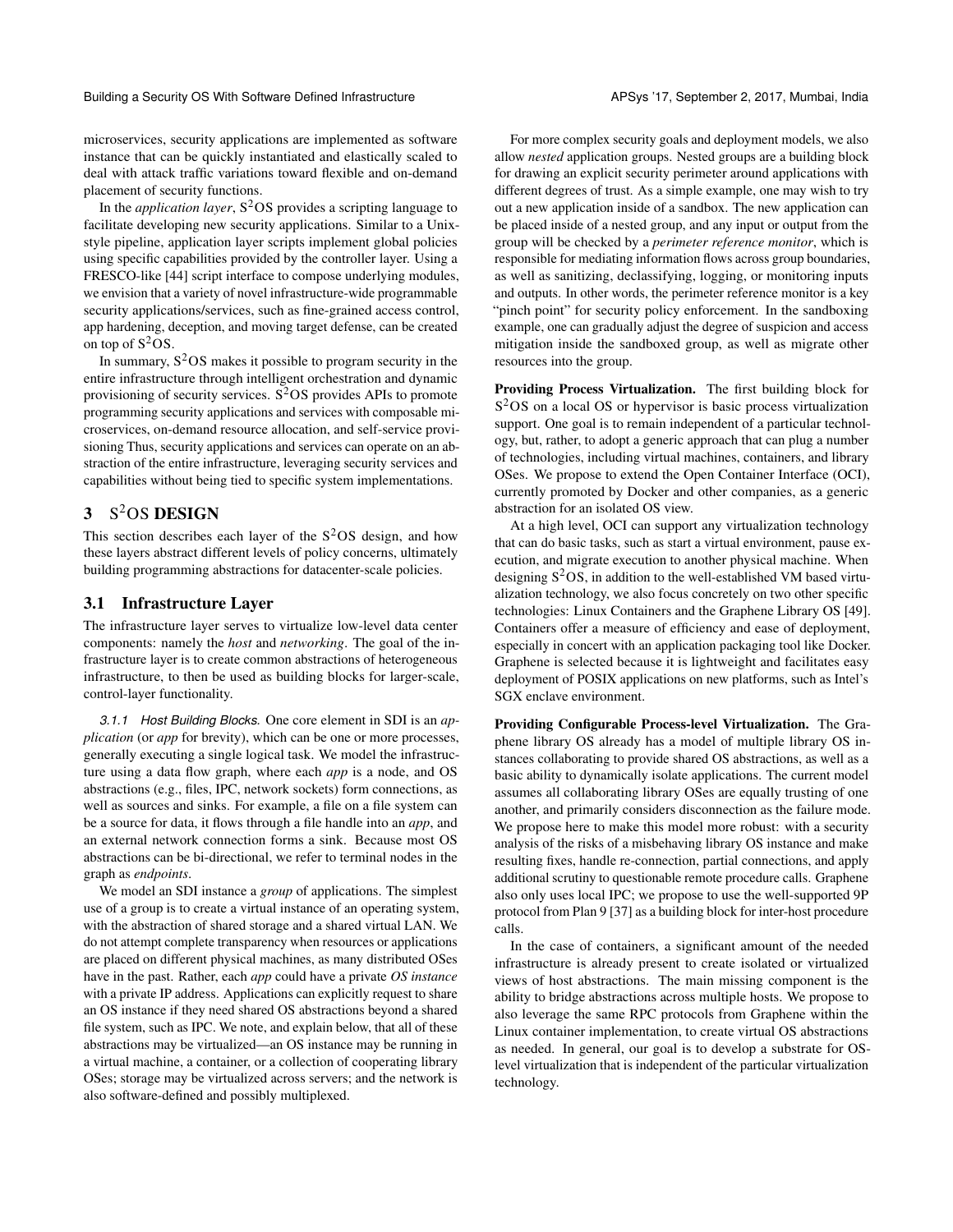*3.1.2 Networking Building Blocks.* While the flow-based, matchaction abstraction is adequate for a conventional network data plane with packet forwarding as its main functionality (e.g., OpenFlow switches), such an abstraction is not sufficient for a far richer data plane of a software-defined infrastructure that incorporates complex network security functions. The operations on data packets required by diverse network functions will go beyond simply looking up and matching certain header fields, perhaps rewriting some of them or inserting new header fields. Thus, the challenge here is how to design new abstractions that go beyond todays simple flow-based match-action data plane abstraction to support complex network functions.

Extending OVS w/ App and Context Awareness on Hosts and Mobile Devices. For regular hosts and mobile devices in a typical enterprise setting, they may not have an underlying hypervisor. However, having observed that many of them can actually have Open vSwitch (OVS) or similar mechanisms support in their OS kernel (e.g., Linux machines and Android devices contain OVS), we can extend OVS to abstract the host/device into a virtual data plane in order to provide application-flow management (i.e., which application generates which flow in what host context, which is finer-grained than simple network flows).

We illustrate a parallel between the existing SDN data plane switch and our abstraction, which embraces the concept of a "virtual" switch on host/device. While an SDN data plane facilitates communication amongst a set of network devices via a port-host mapping, a "virtual" switch provides communication between *virtual ports* and software-entities. To enable application-flow management, we treat all host/device applications and network interfaces (e.g., WiFi,3G/4G) as network port entities on a virtual switch. By mapping applications and network interfaces to unique virtual ports, we enable flow management of all application network traffic inside of our virtual switch. This allows for easy flow management and efficient application flow isolation, as well the utilization of the SDN concepts, which readily function in data plane switches. Furthermore, we couple device context information, such as time and GPS location, with each application network flow. In this way our controller is granted access to not only application network flow information but also the *context* of the application during network activity. This enables the controller to perform advanced decision making with fine-grained connection and context information on a per-app basis for each manged host/device.

#### 3.2 Controller Layer

The objective of the control layer is to provide a set of basic security management capabilities (or primitives). With these capabilities, various security applications can be developed, such as fine-grained access control, isolated (sandboxed) execution, moving targeted defense, and system wide information flow tracking. More specifically, we aim to provide the following capabilities (the list will be expanded over time).

Capability 1: Isolation. The ability to isolate components is a cornerstone for security. Untrusted apps must be confined and should not tamper or interfere with any other apps. An untrusted OS also

should not sneak or tamper with the execution of trusted apps. We can provide isolation at the following different levels.

- Virtual machines. When an OS is trusted, we can execute the untrusted app in a virtual machine (VM) environment that runs the trusted OS. The security isolation is accomplished by the virtual address space separation managed by the OS and hardware. The access control mechanism provided by the OS also helps isolate the app. However, inside the VM, an untrusted app may attack other apps when the app privilege is configured inappropriately even though OS is trusted, and we therefore need another isolation mechanism—containers.
- Containers. A container is a process level isolation mechanism. Containers often share the same underlying OS, ideally to execute multiple instances of the same applications, Logically, the app running inside the container cannot tamper with other apps running in other containers provided that the underlying OS is trusted. However, when the OS is compromised, all containers become untrusted.
- Secure enclaves. Recently, with the need of running outsourced computing in untrusted platforms, there is a growing interest of designing secure enclaves to protect apps against the underlying untrusted (malicious) OS with hardware assistance. Intel SGX [\[4\]](#page-6-1) represents such a trend, and Haven [\[8\]](#page-6-2) and Graphene [\[50\]](#page-7-10) demonstrate the practicality of running legacy apps with a library OS running inside SGX enclaves.

With different levels of trustworthiness, we have to provide the different isolation mechanisms. We propose to provide a programmable interface for security administrators to appropriately configure the isolation and confine the app execution across a range of trusted or untrusted host components, from traditional standard VMs, to containers, or enclaves. We propose to use these mechanisms to ensure that apps execute with *least privilege*.

Capability 2: Trust Management. Most security problems hinge on issues of trust, and current systems would benefit from tools for managing trust relationships. An *app* downloaded from untrusted sources is certainly untrusted, and we have to confine its execution in order to prevent damage to other applications and the underlying system. Meanwhile, a trusted app that consumes untrusted input is also untrusted, since untrusted input can possibly compromise the program. In addition, an app uploaded to outsourced environment (e.g., cloud) cannot trust the platform, since infrastructure owners might steal sensitive data or tamper with a library on the system. Clearly, there is a lack of mutual attestation in existing platforms. With SDI, we can introduce a trust measurement interface between the running *app* and the underlying hosting platforms, and provide mutual attestation between a virtual platform and the *app*.

Capability 3: Risk Management. Isolation is a core security abstraction for  $S<sup>2</sup>OS$ . Keeping unrelated users or applications separate is an essential foundation for end-to-end security. However, there are a number of real-world scenarios where one may want to think about isolation as a non-binary property—weighing risk and giving limited access to a new application, perhaps during a period of careful monitoring.

Consider running a web service within an SDI that handles sensitive data. Suppose a developer wants to try out a new, freeware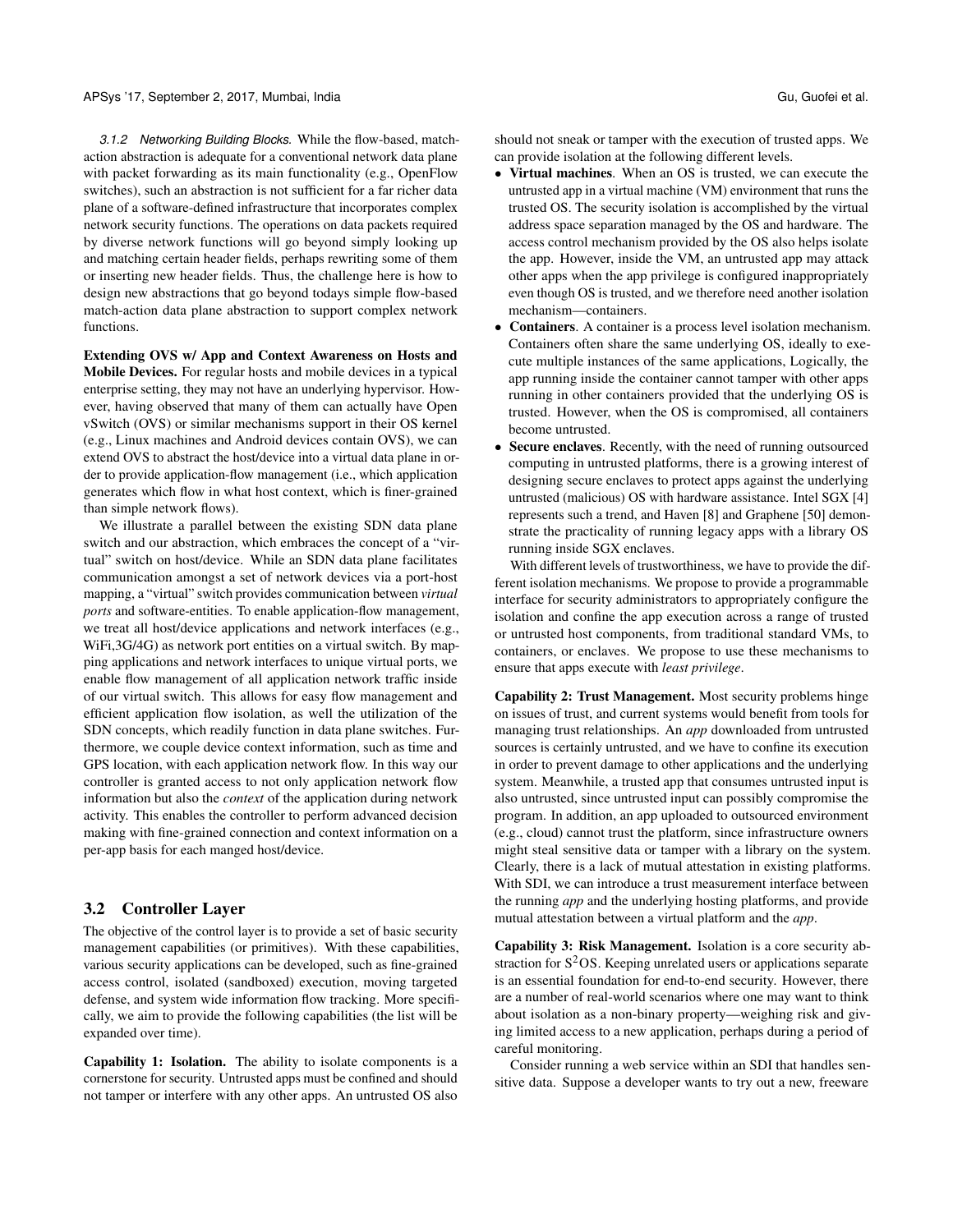Building a Security OS With Software Defined Infrastructure **APSys 17, September 2, 2017**, Mumbai, India

key-value store that boasts improved efficiency. The key-value store is probably benign, but could include malware. On current infrastructure, this scenario presents several significant challenges. First, it is difficult to test a new component of a large cloud application without replicating all of the infrastructure. Second, it may be hard to do meaningful evaluation without realistic data. Simple isolation is not sufficient any more; we need a system abstractions for managing inherent risks.

We propose to investigate the applicability of an old model the "clans and chiefs" microkernel model [\[30\]](#page-7-11), for drawing risk boundaries—but apply this approach to modeling risk. Essentially, the idea is to place a reference monitor at each sub-group boundary, that is tasked with risk mitigation. Risk mitigation can take several forms. For instance, before introducing a new application into the system, one can use SDI to take an end-to-end snapshot of the current storage contents and configurations—giving the ability to roll back if things go terribly wrong. Similarly, one might want to anonymize sensitive data from storage at the application group boundary, or enforce egress restrictions while monitoring the new system component.

Capability 4: Monitoring (Introspection). Supervising app execution and monitoring its behavior has been proved to be a practical approach for real-world security systems. However, existing security systems often focus on monitoring for specific attacks at specific parts of the stack. Attackers can often evade the detection by designing more advanced attacks such as interface bypassing, layer-below attacks, or network evasion. The opportunity for SDI is that we can observe network activities, each application's state, and also the kernel state, including those invisible ones hidden by attackers, giving global visibility into system state and unlocking opportunities for inference of attacks at the whole-system level.

Note that there are established introspection approaches for VM based virtualization (e.g., using kernel data structures [\[5,](#page-6-3) [31,](#page-7-12) [36,](#page-7-13) [41\]](#page-7-14), kernel agent [\[19,](#page-7-15) [21,](#page-7-16) [35,](#page-7-17) [43,](#page-7-18) [48\]](#page-7-19), or sibling VMs [\[14,](#page-7-20) [17,](#page-7-21) [18,](#page-7-22) [42\]](#page-7-23)). However, these works focus on understanding what the running OS is doing, rather than into running processes. With our process virtualization, we need to support introspecting the process from the infrastructure layer. We propose to extend the library OS with an introspection built-in support, to inspect the process state out of the containers.

Capability 5: Information Flow Tracking (IFT). Another key capability in  $S^2OS$  is tracking information flows. Tracking information flow across the entire SDI creates a complete view for security auditing, detecting data breaches, and enforcing information-flowbased access control policies (e.g., no "write down"). While there are prior works on information flow tracking within a single host (e.g., taint analysis [\[10,](#page-6-4) [34\]](#page-7-24), or process coloring [\[27\]](#page-7-25)), systematically tracking the information flow across the entire infrastructure is under-explored [\[55\]](#page-7-26).

Although label creep has been a long-standing challenge for IFT systems, we believe that tracking information flows can be useful in a number of practical scenarios. First, there are scenarios where protecting against exfiltration of sensitive data that should not be widely touched. For instance, preventing a crytographic signing key from leaving a given machine can be useful, as most applications

should not handle this data. Second, there are cases where IFT policies can be too strict, but this data can be useful for security audits (i.e., "why is this label flowing through this component?"), or for tuning placement of data on logical components onto physical resources (i.e., noticing heavy movement of data with a given label over a link could lead to a migration for efficiency). In other words, IFT can be useful for analysis and inference about system behavior, even if automatically making access control decisions would be too strict. Thus, although IFT-based security is challenging, we believe there are several practical benefits to integrating IFT into end-to-end analysis and management.

Capability 6: Checkpoint, Restore, and Migration. One advantage of SDI is the ability to easily checkpoint app state and restore it on another machine. However, different host systems may not support all virtualization techniques. For instance, one may not be able to checkpoint a Linux container instance and run it on a Windows host, which could support a library OS or a hardware virtual machine. Thus, we propose to define and support a more generic checkpoint/restore mechanism. As a concrete starting point, we will take a checkpoint of a running Linux process (including from a Linux container), and then load the checkpoint into the Graphene library OS. Similarly, we propose to convert Graphene checkpoints into a format that can be reconstructed into a Linux process.

By providing the checkpoint, restore, and migration primitives, we can offer new app level protection mechanisms such as app evacuation, which evacuates a critical app from a compromised host by placing it in a "life boat" host where the app can continue to execute without disruption; app cloning, which clones the app process – possibly with binary-level randomization — in other hosts which can further be migrated to other physical hosts to maximize its survivability.

Capability 7: Auditing and Logging. Similar to many existing systems that provide logging capabilities for security audit,  $S<sup>2</sup>OS$ also offers a logging primitive to provide documentary evidence of the system activities. Since there are already log facilities in existing systems, the logging in  $S<sup>2</sup>OS$  will primarily focus on the logging of the primitive executions and the executions controlled by them, such as how isolation is invoked, how the isolation protected app is performed (e.g., its system call behavior), and how IFT is tracked.

On the other hand, the sheer volume of data to be generated and subsequently queried in  $S^2OS$  will be substantial. Simply logging is not sufficient, as policy decisions may depend on previous actions; histories on different machines must be merged, and queries must also be efficient. We propose to leverage BetrFS [\[26,](#page-7-27) [54\]](#page-7-28)—a local Linux file system that can ingest small writes up to two orders of magnitude faster than conventional file systems (e.g., ext4 or ZFS), while preserving efficient queries. In addition to a performance profile well-suited for ingesting log data, BetrFS has additional properties that make it attractive for this purpose, such as it supports multi-version concurrency control, and has significant flexibility in scheduling I/O and logically integrating information after the fact.

#### 3.3 Application Layer

*3.3.1 Application Development Script Language.* To facilitate security application development, we will leverage our previous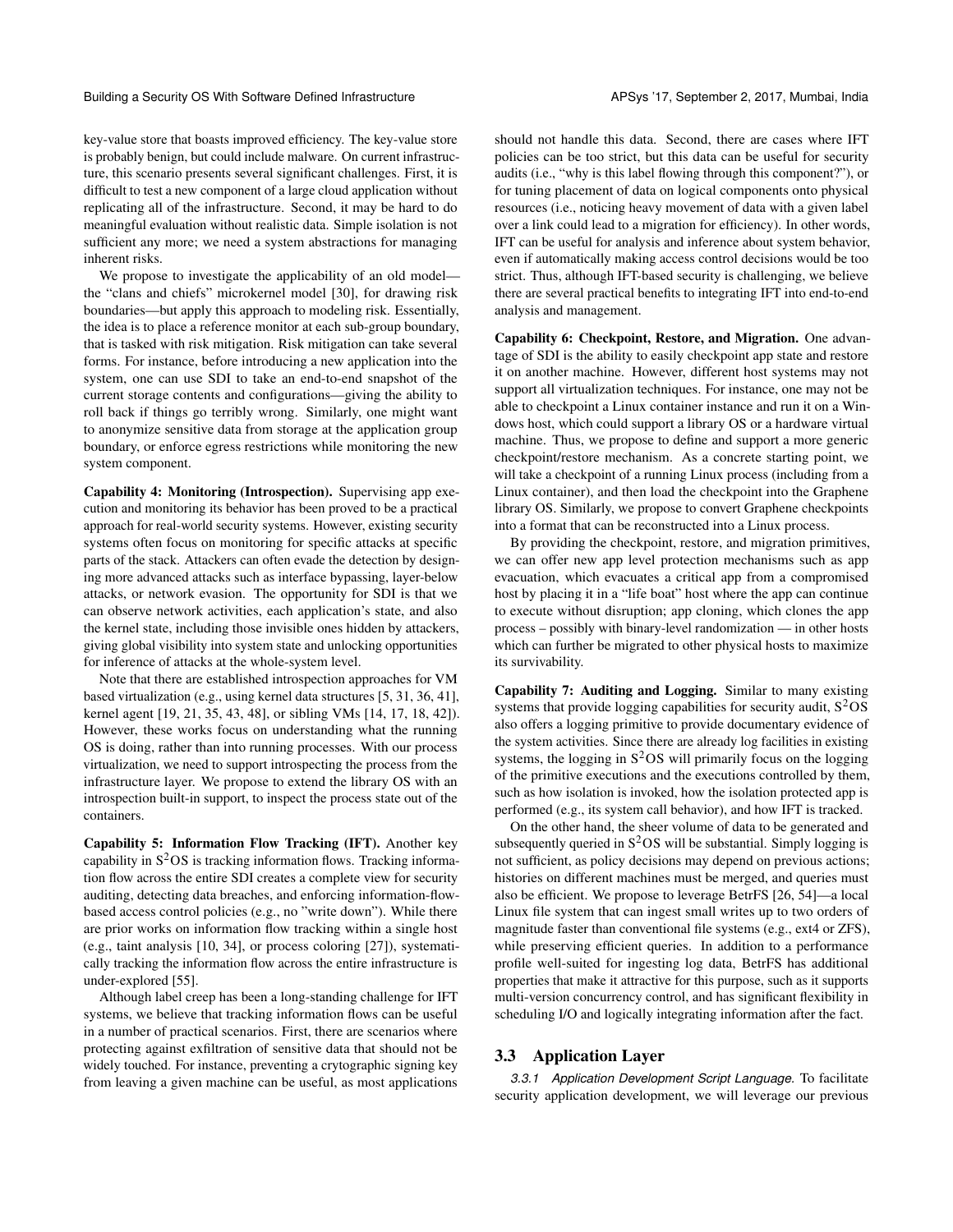work FRESCO [\[44\]](#page-7-7), which provides modular, composable security services for SDN. In particular, we will use a similar concept of module-composing programming, as motivated by Click [\[29\]](#page-7-29). Here, a module can be a (set of) microservice(s) provided by the  $S<sup>2</sup>OS$ controller, or user-defined functions. A security function/service running at the  $S<sup>2</sup>OS$  application layer is realized through an assemblage of modules. Each module will define interface such as (i) input,  $(ii)$  output,  $(iii)$  parameter,  $(iv)$  action, and  $(v)$  event. As their names imply, input and output represent the interfaces that receive and transmit values for the module. A parameter is used to define the modules configuration or initialization values. A module can also define an action to implement a specific operation on network packets or flows. An event is used to notify a module when it is time to perform an action. To configure modules through a FRESCO-like script, developers must first create an instance of a module, and this instance information is defined in type variable. Developers can specify a scripts input and output, and register events for it to process by defining the scripts input, output, parameter, and event variables. Defining an instance is made very similar to defining a function in C/C++.

Based on FRESCO, we will investigate how to extend the module interfaces as well as extend more modules strategically to entire SDI in this project. We will also extend the FRESCO script language to support more rich conditional handling in SDI, in particularly including *host-based* security capabilities in addition to networkbased functions, to better assist developers in composing various security functions from elementary modules.

*3.3.2 Example Security Applications.* With the security capabilities provided at the  $S<sup>2</sup>OS$  control layer, administrators can develop security applications, similar to how developers write apps using OS APIs. Below we list several example security applications that S<sup>2</sup>OS unlocks.

Fine-grained Access Control. In traditional cyberinfrastructure, system-level access control and network-level access control only work individually, without coordination across resources. However, S<sup>2</sup>OS enables infrastructure-wide, end-to-end fine-grained access control. With the previously-mentioned capabilities (namely, trust, isolation, monitoring, and information flow tracking) offered by the S<sup>2</sup>OS control layer, a security administrator can easily develop a fine-grained access control app to confine the workload execution, and monitor its behavior and even the information flows. More specifically, based on the trust level of the to be protected app and its underlying OS, the security administrator can specify which isolation mechanism (VMs, containers, enclaves, or network) atop which the app will be executing, what kind of host the app can talk to, and how the information can flow to other hosts/apps. Then, the isolation, monitoring, and information flow tracking capabilities will work together at the  $S^2$ OS control layer, to transparently supervise the app execution and enforce the security policies.

**Application Hardening.** One of the particular benefits of  $S^2OS$  is the ability to more easily create a hardened perimeter (or "shell") around a "soft" application. A significant amount of application policy enforcement will follow naturally from the limits of the SDI itself in  $S<sup>2</sup>OS$ . In other words, what an application can access is

already limited by SDI rules. However, one may wish to take advantage of other security features, such as logging, sandboxing, or deception/honeypot, which requires additional policy writing.

Existing OS-level security modules, such as SELinux or AppArmor, require fairly involved profiles or policies that are difficult to write. Most users of these hardening mechanisms essentially use default policies written by a third party for common applications, and, for uncommon applications, select a highly-permissive default. One essential aspect of usability is providing tools that make these policies easy for a security administrator to write.

We expect that we can write a set of policy libraries and templates that will suffice for most applications, with example templates such as system call logging, information flow tracking, and deception. The main challenges of specifying these policies arises when one needs idiosyncratic restrictions, such as an application-specific filter on specific types of network outputs. For applications on the "tail" of uncommon functionality, the developer or administrator may need to write some policy code. Nonetheless, our overarching goal is to keep this effort minimal, and commensurate with the complexity of the policy goal.

Deception. Since software inevitably contains exploitable 0-day vulnerabilities, we need a mechanism to catch these new attacks. Honeypots have been practical for this purpose. With the capabilities/primitives provided by our control layer, security administrators can easily develop light-weight, adaptive, high-interaction, software honeypots for attacker deception, disinformation, monitoring, and analysis. In contrast to traditional honeypots, which offer only weak interactivity and are therefore easily detectable by advanced persistent threats (APTs), we can build a software honeypot that arms live, commodity server software with deceptive attack-response capabilities. Under our deception framework, detected attacks (detected at either network or host level) are transparently migrated/redirected to isolated decoy environments that possess the full interactive power of the targeted victim app, but misinform adversaries with honey-data and aggressively monitor adversarial behaviors.

Moving Target Defense. With the isolation, checkpoint, restore, and migration capabilities, security administrators can use them to achieve unprecedented level of integrity, security, and resilience for the execution of mission-critical apps. Specifically, we can develop a virtualization-based attack resilient execution environment that can turn a mission-critical app into a moving target that is not statically coupled with one runtime (including the OS and underlying hardware, as well as network configurations/environments). Such an attack resilient execution environment provides strong isolation, mobility, and resilience at process granularity. The isolation property means that an assured app will not be negatively affected by other non-assured apps and their runtime; the migration property allows the assured app to dynamically move into and out of a host; and the resilience property guarantees that the assured app can actively avoid malicious apps and operating systems.

## 4 RELATED WORK

SDN/NFV-based Network Security. Many recent efforts have been devoted to addressing various security challenges in SDNs. The Resonance [\[33\]](#page-7-30) architecture enables dynamic access control and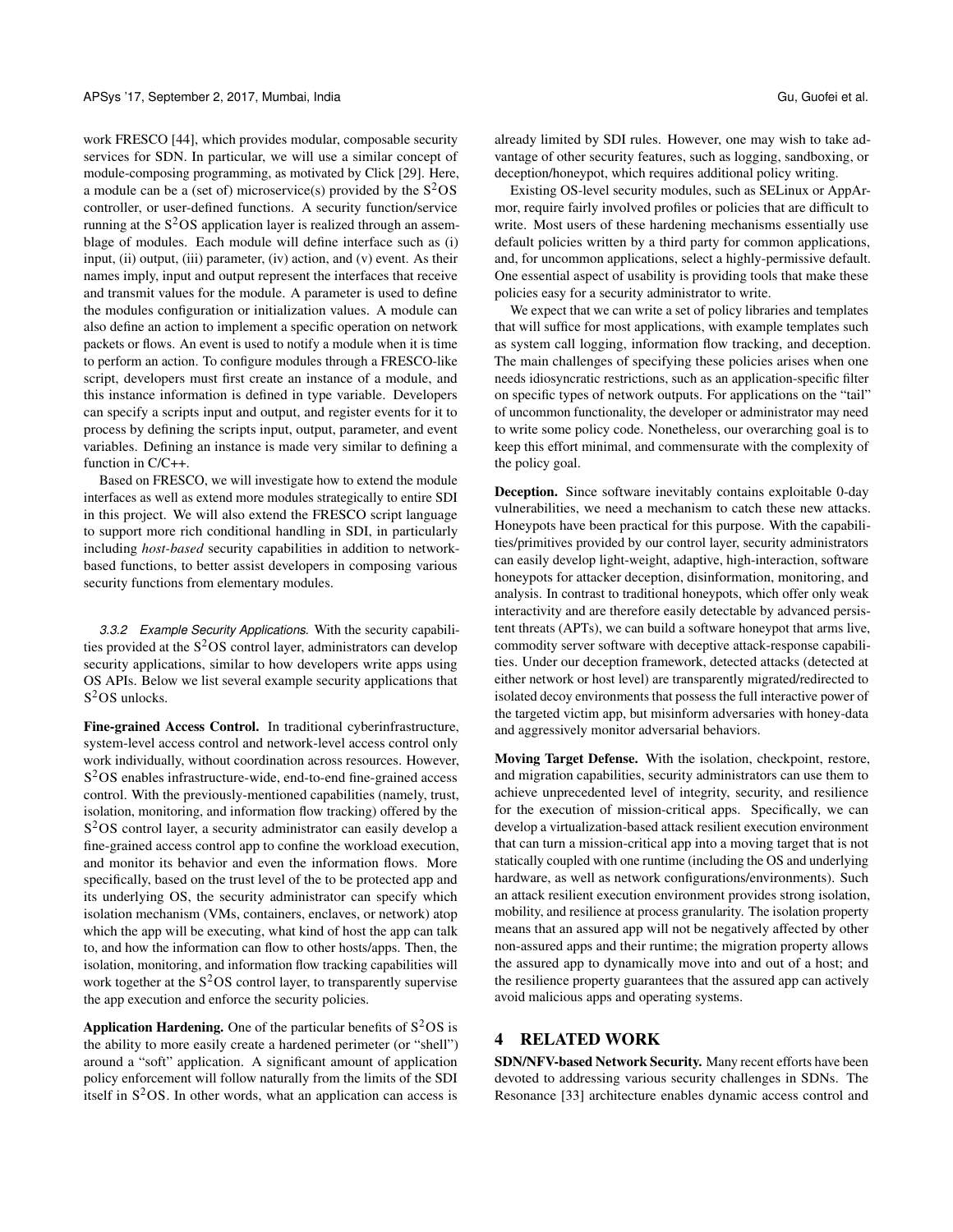monitoring in SDN environments. FloodGuard [\[52\]](#page-7-31) provides a more generic DoS attack prevention extension that is not limited to TCP traffic. SPHINX [\[12\]](#page-6-5) presents a novel model representation, called flow-graph, to detect several network attacks against SDN networks. TopoGuard [\[23\]](#page-7-32) is a new solution to defend against topology poisoning attacks in SDN. FRESCO [\[45\]](#page-7-33) is an SDN/OpenFlow security application development framework designed to facilitate the rapid design of SDN-enabled detection and mitigation modules. Fort-NOX [\[40\]](#page-7-34) and SE-FloodLight [\[39\]](#page-7-35)) are security constraint enforcement kernels for SDN/OpenFlow controllers. FlowGuard [\[24\]](#page-7-36) is a framework for building robust SDN firewalls to protect OpenFlowbased networks. AvantGuard [\[46\]](#page-7-37) advocates for the use of lightweight network security functions to enable scalable and vigilant switch flow management and defend against data-to-control-plane saturation attacks in SDNs. PBS [\[22\]](#page-7-38) is a new solution to provide SDN-based programmable network security in BYOD (Bring Your Own Device) devices and networks.

Some recent research efforts have used NFV and SDN techniques to address the inflexibility and inelasticity limitations of traditional network defense mechanisms [\[11,](#page-6-6) [16,](#page-7-39) [53\]](#page-7-40). Bohatei [\[16\]](#page-7-39) is a flexible virtual DDoS defense system for effective DDoS attack defense. VFW Controller [\[11\]](#page-6-6) is virtual firewall controller that enables safe, efficient and cost-effective virtual firewall elasticity control. PSI [\[53\]](#page-7-40) is a new enterprise network security architecture that enables finegrained and dynamic security postures for different network devices.

In contrast,  $S^2OS$  is a comprehensive framework that provides security control over various enterprise/cloud/data-center computing/network units, including both fine-grained application process executions (through control agents at Hypervisor/Container/Library OS) and application-aware network flows (through control agents at extended Open vSwitch software and OpenFlow switches).

Virtualization-based Systems Security. As a layer that runs in between the hardware and OS layers, the concept hypervisor was first proposed in the 1960s [\[38\]](#page-7-41). In addition to pushing our computing paradigm from multi-tasking to multi-OS, hypervisors have also pushed security mechanism (e.g., monitoring) from traditional in-VM to out-of-VM, thereby achieving strong isolation. This is because guest OSes run on the virtual resources [\[6\]](#page-6-7) that a VMM provides, which gives new opportunities for flexibility and control since VMM is essentially a software layer and software is easier to modify, migrate, and monitor. Through extracting and reconstructing the guest OS states at the VMM layer, out-of-VM security mechanisms become possible, empowering them to control, isolate, interpose, inspect, secure and manage a VM from the outside [\[9,](#page-6-8) [20\]](#page-7-42). Numerous research has been carried out in developing various security solutions with virtulization over the past decade, as summarized in [\[7,](#page-6-9) [25\]](#page-7-43).

## 5 CONCLUSION AND FUTURE WORK

We have presented the design of  $S^2OS$ , a security OS designed for security and management of disparate resources, ranging from processes to storage to networking.  $S<sup>2</sup>OS$  will offer an easy-touse and programmable security model for monitoring and dynamically securing applications. We anticipate  $S<sup>2</sup>OS$  could unlock a

wide range of unprecedented security opportunities, including finegrained, dynamic security programmability at infrastructure scale, and information flow tracking across an entire infrastructure.

 $S<sup>2</sup>OS$  is an ambitious but decomposable, scalable and incrementally implementable architecture. We are actively developing  $S<sup>2</sup>OS$ currently. The development involves a blend of modular design practice, theoretical analysis, implementation and experimentation. To move towards system prototypes, we plan to take a three-step approach. We will first construct a small-scale  $S<sup>2</sup>OS$  at one institution. Once successfully tested, we will deploy it at other participating institutions and then carry out cross-institution integration and testing. The third step is to work with Internet2 [\[1\]](#page-6-10) and CloudLab [\[3\]](#page-6-11) resources, to validate  $S^2$ OS concepts and methods over the Internet2 and CloudLab platform.

Finally, balancing security and performance is an important future direction. Existing research in SDN security (e.g., [\[22,](#page-7-38) [46\]](#page-7-37)) already showed some good promise of reasonable performance in the software-defined networking architecture. As our future work, we will investigate new techniques to achieve good tradeoffs between security and performance while designing and implementing  $S^2OS$ .

#### ACKNOWLEDGMENTS

We thank our shepherd Ahmed Ali-Eldin and the anonymous reviewers for their insightful comments. This work was supported in party by the National Science Foundation (NSF-CNS-1700527, NSF-CNS-1700544, NSF-CNS-1700499, NSF-CNS-1700507, and NSF-CNS-1700512) and VMware.

#### REFERENCES

- <span id="page-6-10"></span>[1] 1996. Internet2. (1996). [https://www.internet2.edu/.](https://www.internet2.edu/)
- <span id="page-6-0"></span>[2] 2012. Network Function Virtualisation - Introductory White Paper. [https://portal.](https://portal.etsi.org/nfv/nfv_white_paper.pdf) [etsi.org/nfv/nfv](https://portal.etsi.org/nfv/nfv_white_paper.pdf) white paper.pdf. (2012).
- <span id="page-6-11"></span>2014. CloudLab. (2014). [https://www.cloudlab.us/.](https://www.cloudlab.us/)
- <span id="page-6-1"></span>[4] Ittai Anati, Shay Gueron, Simon Johnson, and Vincent Scarlata. 2013. Innovative technology for CPU based attestation and sealing. In *Proceedings of the 2nd international workshop on hardware and architectural support for security and privacy*, Vol. 13.
- <span id="page-6-3"></span>[5] Arati Baliga, Vinod Ganapathy, and Liviu Iftode. 2008. Automatic Inference and Enforcement of Kernel Data Structure Invariants. In *Proceedings of the 2008 Annual Computer Security Applications Conference (ACSAC '08)*. IEEE Computer Society, Washington, DC, USA, 77–86. DOI:[http://dx.doi.org/10.1109/ACSAC.](http://dx.doi.org/10.1109/ACSAC.2008.29) [2008.29](http://dx.doi.org/10.1109/ACSAC.2008.29)
- <span id="page-6-7"></span>[6] Paul Barham, Boris Dragovic, Keir Fraser, Steven Hand, Tim Harris, Alex Ho, Rolf Neugebauer, Ian Pratt, and Andrew Warfield. 2003. Xen and the art of virtualization. In *Proceedings of the nineteenth ACM symposium on Operating systems principles (SOSP '03)*. 164–177. DOI:[http://dx.doi.org/10.1145/945445.](http://dx.doi.org/10.1145/945445.945462) [945462](http://dx.doi.org/10.1145/945445.945462)
- <span id="page-6-9"></span>[7] Erick Bauman, Gbadebo Ayoade, and Zhiqiang Lin. 2015. A Survey on Hypervisor Based Monitoring: Approaches, Applications, and Evolutions. *Comput. Surveys* 48, 1, Article 10 (Aug. 2015), 33 pages.
- <span id="page-6-2"></span>[8] Andrew Baumann, Marcus Peinado, and Galen Hunt. 2015. Shielding applications from an untrusted cloud with haven. *ACM Transactions on Computer Systems (TOCS)* 33, 3 (2015), 8.
- <span id="page-6-8"></span>[9] Peter M. Chen and Brian D. Noble. 2001. When Virtual Is Better Than Real. In *Proceedings of the Eighth Workshop on Hot Topics in Operating Systems (HOTOS '01)*. 133–.<http://dl.acm.org/citation.cfm?id=874075.876409>
- <span id="page-6-4"></span>[10] Jedidiah R. Crandall, S. Felix Wu, and Frederic T. Chong. 2006. Minos: Architectural support for protecting control data. *ACM Trans. Archit. Code Optim.* 3, 4 (2006), 359–389.
- <span id="page-6-6"></span>[11] Juan Deng, Hongda Li, Hongxin Hu, Kuang-Ching Wang, Gail-Joon Ahn, Ziming Zhao, and Wonkyu Han. 2017. On the Safety and Efficiency of Virtual Firewall Elasticity Control. In *Proceedings of the 24th Network and Distributed System Security Symposium (NDSS'17)*.
- <span id="page-6-5"></span>[12] M. Dhawan, R. Poddar, K. Mahajan, and V. Mann. 2015. SPHINX: Detecting security attacks in software-defined networks. In *In proceedings of the 22th Annual*